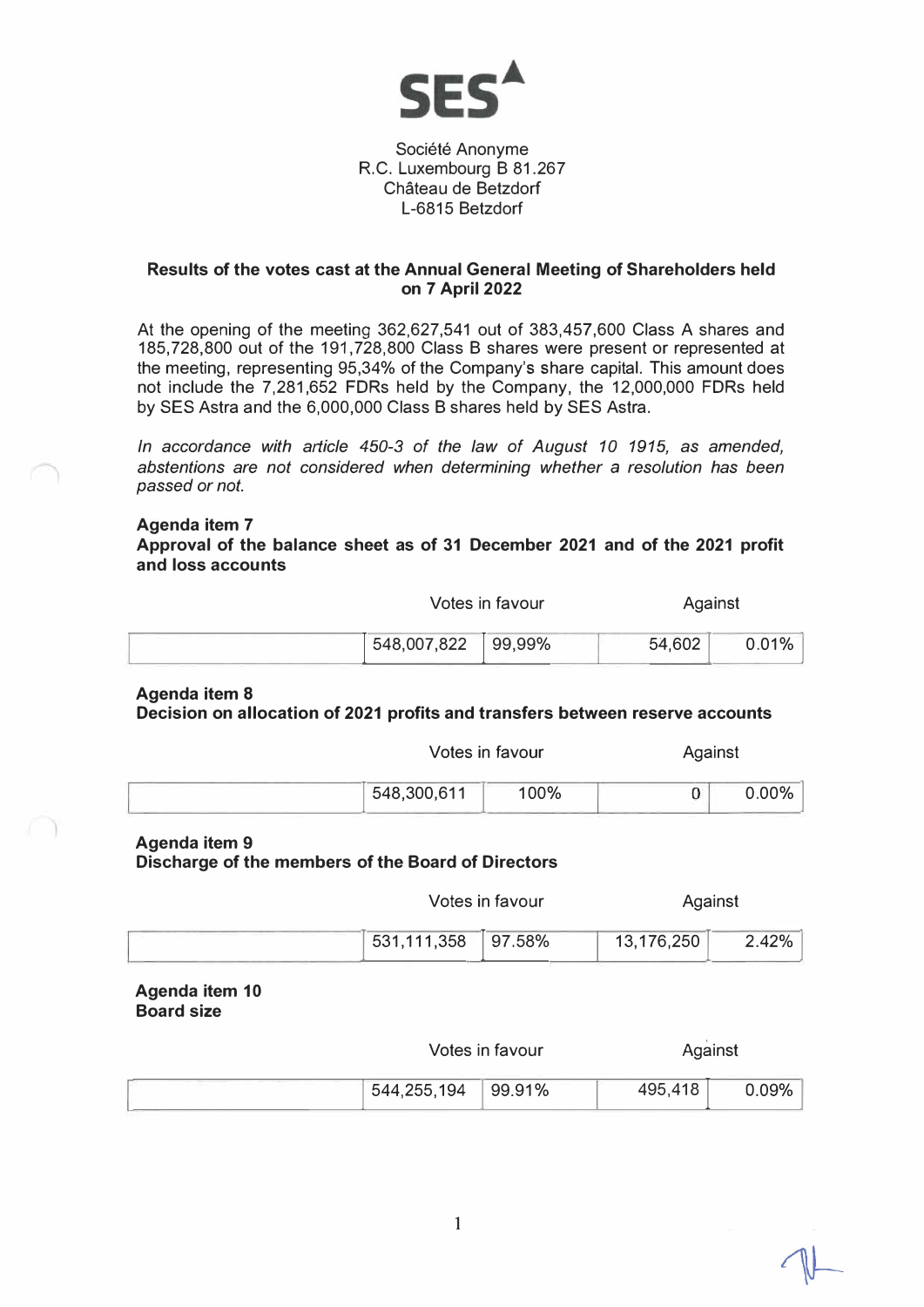## **Agenda item 11 Confirmation of the co-optation of a director and election for a one-year term**

Votes in favour

Against

| Jacques Thill | $535,824,887$ 98.83% | 6,325,724 | .17% |
|---------------|----------------------|-----------|------|
|               |                      |           |      |

## **Agenda item 12 Election of Directors**

Votes in favour

Against

| <b>Election of two Directors for a two-year term</b>     |             |        |            |       |  |  |
|----------------------------------------------------------|-------------|--------|------------|-------|--|--|
| <b>Carlo Fassbinder</b>                                  | 541,625,717 | 99.90% | 525,384    | 0.10% |  |  |
| Jennifer Byrne                                           | 544,751,101 | 100%   | ۰          | 0.00% |  |  |
| <b>Election of three Directors for a three-year term</b> |             |        |            |       |  |  |
| Béatrice de Clermont-<br>Tonnerre                        | 543,202,810 | 99.72% | 1,547,791  | 0.28% |  |  |
| Peter van Bommel                                         | 508,916,892 | 93.42% | 35,833,709 | 6.58% |  |  |
| <b>Françoise Thoma</b>                                   | 488,847,009 | 90.17% | 53,303,592 | 9.83% |  |  |

### **Agenda item 13 Approval of Remuneration Policy**

| Votes in favour    |  |                    | Against |
|--------------------|--|--------------------|---------|
| 408,208,438 76.86% |  | 122,915,925 23.14% |         |

# **Agenda item 14**

**Remuneration of the Board of Directors** 

| Votes in favour |  |
|-----------------|--|
|-----------------|--|

| $1542,008,198$ 99.97% | 141,894 | 0.03% |
|-----------------------|---------|-------|

#### **Agenda item 15 Approval of Remuneration Report**

Votes in favour

Against

Against

|  | $1415,582,720$ 76.65% |  | $126,567,382$ 23.35% |  |  |
|--|-----------------------|--|----------------------|--|--|
|--|-----------------------|--|----------------------|--|--|

## **Agenda item 16**

**Appointment of the auditor for the year 2022 and determination of its remuneration**